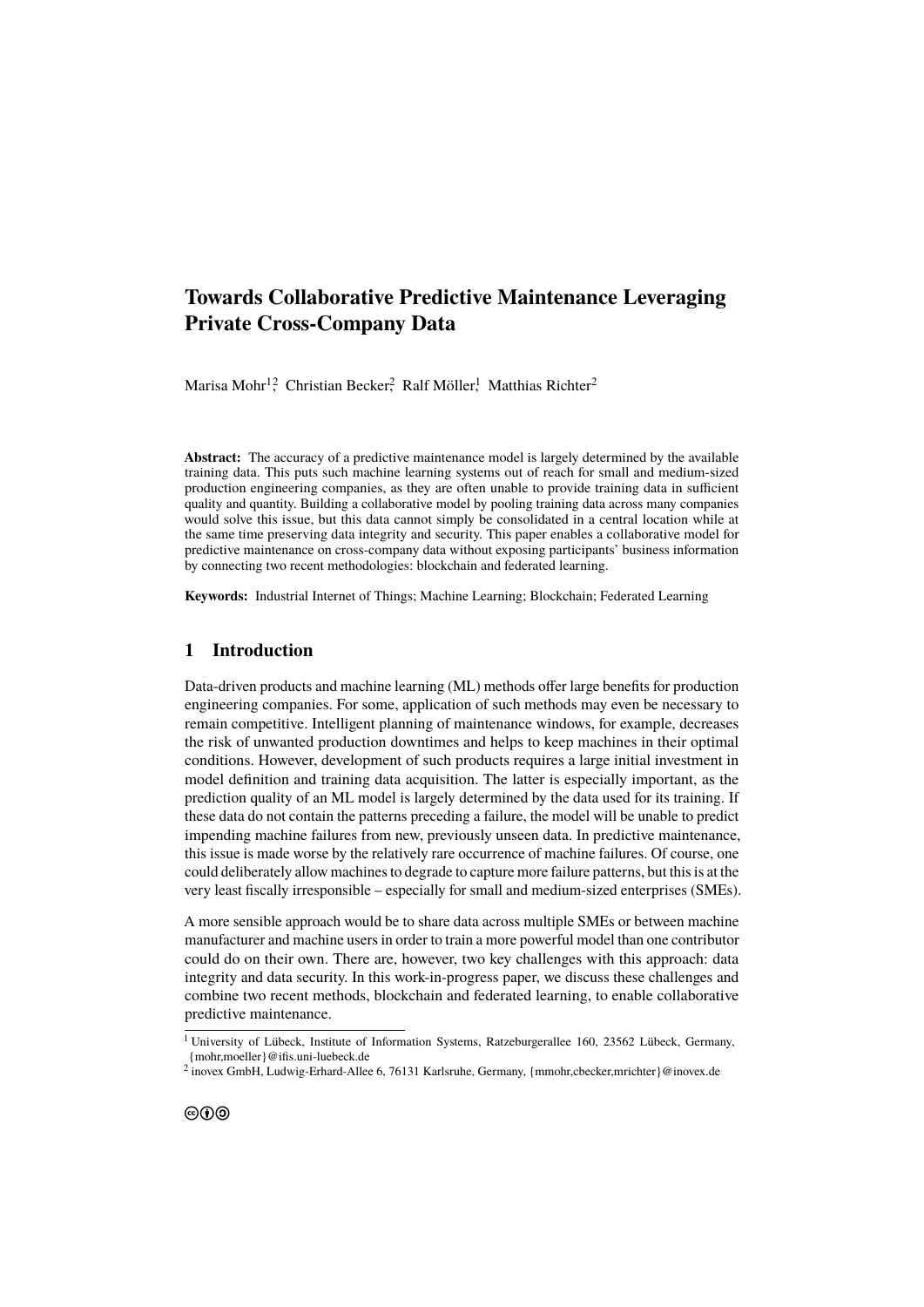# **2 Use Case: Collaborative Predictive Maintenance**

Predictive maintenance systems estimate the time until a machine will likely fail, highlight possible problems with complex machines and identify the parts that need to be repaired. There are several ways to model each of these individual tasks, but the underlying data are typically time series, e.g., of sensor readings. Classification or prediction models, classical or based on deep learning, learn patterns and regularities from a large amount of historical data [\[Mo20,](#page-4-0) [Ma18\]](#page-4-1). As more data generally leads to better forecasts [\[HNP09\]](#page-4-2), companies could work together to pool their data and create collaborative models for predictive maintenance. If machine manufacturers, their machine users and also third parties such as service partners are among the participants, value chains can be expanded to create value networks.

Pooling the data is not without issues though. Consider a production plant equipped with a number of sensors. The data from these sensors are passed through several systems such as the controller, gateway or internal servers and finally stored in a database. Within one company, there is little need to protect the data in this chain against inside manipulation: there is no incentive for manipulation. However, there is a reason for doing so when exchanging data with external partners: a malicious actor could corrupt their data in order to sabotage or subtly change the model predictions in their favour [\[Ba18\]](#page-4-3). A second challenge lies in transparent documentation of maintenance procedures. In the event of a machine failure, faulty or incomplete maintenance can be used to draw conclusions about the failure, thus proving both warranty claims by the machine manufacturer and the fault of the machine operator. Finally, the third major challenge is the collaborative training of models for predictive maintenance without disclosing business information from the individual participants [\[BM20a\]](#page-4-4).

## **3 Methods**

This section introduces the two methodologies that contribute to collaborative predictive maintenance with respect to data integrity and data privacy.

#### **3.1 Blockchain: Protection against Forgery, Consensus, and More Concepts**

Sharing data in a consortium requires that the data is verifiable and can't be forged. Ideally, data would be signed where it is recorded (i.e., in the sensor) before it is transferred to a downstream system. However, commercially available systems that implement such approaches may be incompatible between different manufacturers. Korb et al. [\[Ko19\]](#page-4-5) propose to install a microcontroller directly between a sensor and a downstream system instead. By dispensing with proprietary operating systems, there is minimal scope for manipulation and unwanted changes in the processing logic of the data. By implementing a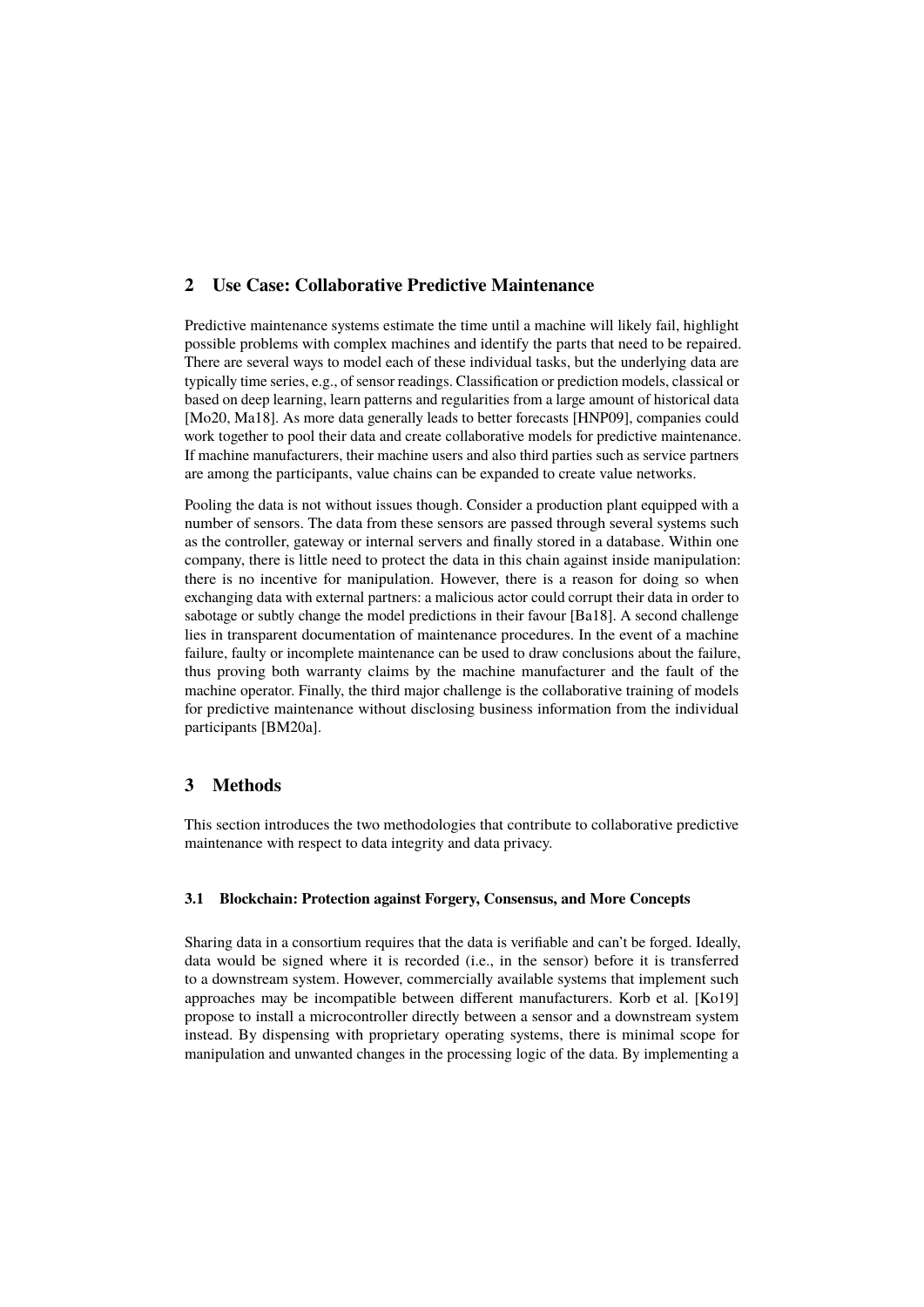blockchain on the microcontroller, it can be ensured that the data is forgery-proof using suitable signing methods and cryptographic methods.

A more important aspect is the consensus mechanism offered by a blockchain. In short, consensus mechanisms are protocols that ensure that all participants are synchronized with each other and agree on which transactions are legitimate and included in the blockchain. This procedure enables a transparent maintenance log based on error messages and maintenance entries. The tuple of an entry in the maintenance log, for example, an error message or a performed maintenance activity, is cryptographically hashed and the hash is written to the blockchain. In the maintenance log, the hashes of the respective entry and the hashes of the previous entry, if any, are linked together. This allows complete traceability of the entries and the participants are able to check the authenticity of the entries themselves at any time. This procedure does not prevent unauthorized manipulation of the data, but would make it obvious to the other participants. Ultimately, this mechanism helps to build trust between parties, which benefits everyone in the end.

#### **3.2 Federated Learning: Collaborated Models with Private Data**

Still, participants may be reluctant or even unable to share their data with collaborators, as doing so might expose trade secrets or violate data protection regulation. Federated learning (FL) solves this issue. In FL, each participant trains an ML model on their private data and using their own hardware [\[Mc16,](#page-4-6) [Li20\]](#page-4-7). These models are then aggregated by a central curator to form a unified global model that has learned from every participants' private data without ever directly accessing it.

The FL algorithm works in several rounds. Initially, the central curator selects a list of the participating machines – the workers – using some candidate selection algorithm, e.g. [\[Hu20\]](#page-4-8), to ensure that only cooperative participants with suitable data may take part in the training. The current global model is sent to all participating workers. They then use their private data to derive an updated local model and send it back to the curator. Finally, the curator aggregates the local models to an updated global model, e.g., using a weighted mean, where the weights are proportional to the number of training samples used by the workers. This process is repeated until the model is accurate enough, the number of rounds exceeds a threshold, or some other termination criterion is fulfilled.

With FL, the training data is not required to be centralized, but can instead remains with the owners. Nevertheless, private data may still be extracted from the global model as demonstrated by Carlini et al. [\[Ca18\]](#page-4-9). This is a necessary by-product of all ML, because an ML model is essentially a compact representation of the training data. This issue can be mitigated using differential privacy techniques [\[Ca18,](#page-4-9) [Li20\]](#page-4-7), e.g., by adding noise to the local models before sending them to the curator. Of course, this will degrade the overall model performance; how to decide the trade off between model quality and data privacy depends on the participants, the use case, the data, etc. and is out of scope of this paper.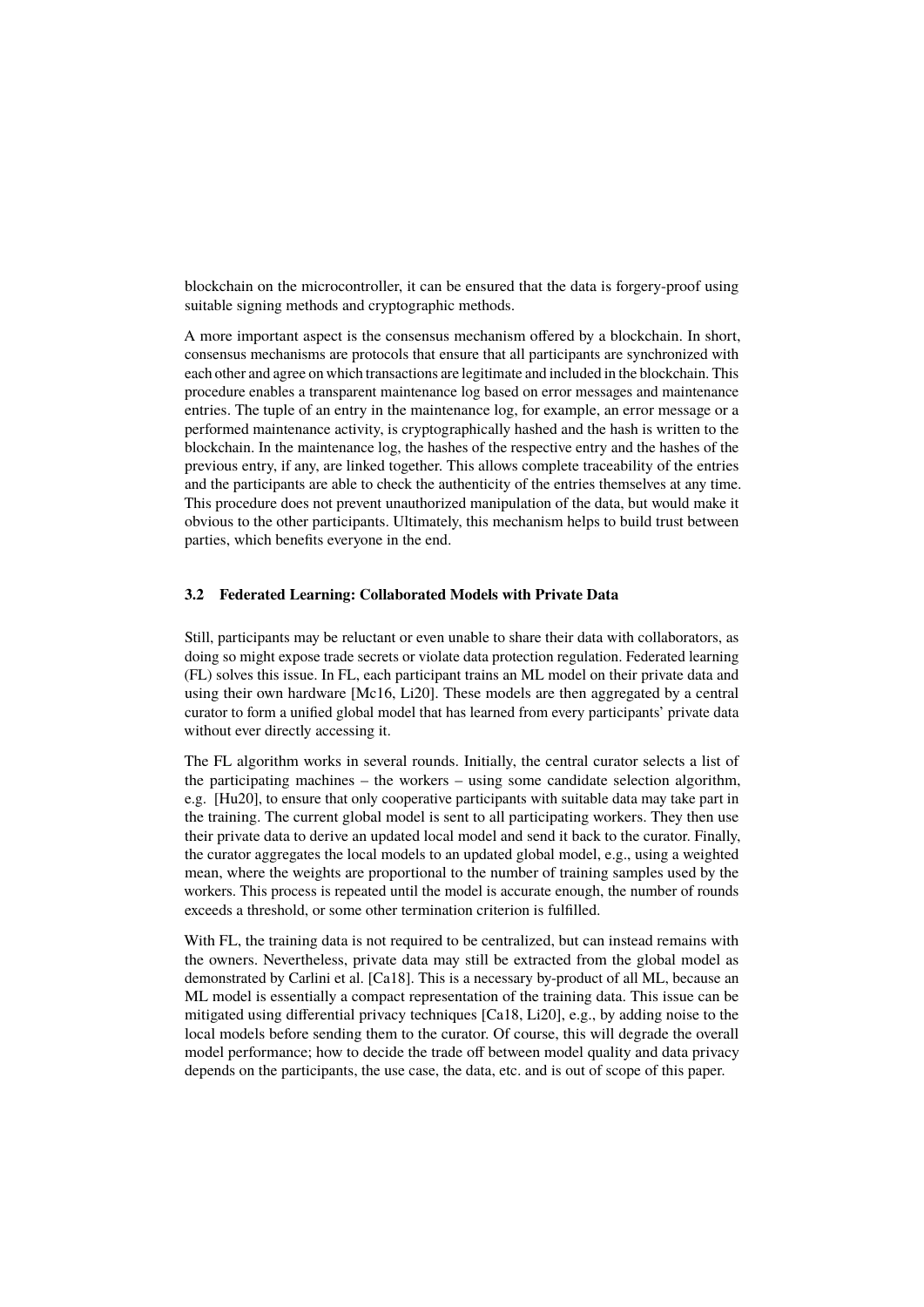### **4 Integration**

<span id="page-3-0"></span>The application of blockchain, federated learning and differential privacy operates on two logical components: While some components are accessible via the Internet, others are only present in private networks. Figure [1](#page-3-0) shows an exemplary architecture as to be implemented in the research project "KOSMoS". Note that these are only logical components, not physical or digital system parts.



Fig. 1: Exemplary architecture with machines  $M_i$  in local networks connected to introduced methods.

The blockchain component of the system serves as a common, trusted distributed database of machine manufacturers and machine users. In the simplest case, the blockchain is centrally operated with only one node. However, there are usually several nodes, where each node contains a complete version of the blockchain. In our case, nodes can be located in the IT of a service provider, a machine manufacturer or even the machine user [\[BM20b\]](#page-4-10).

In order to realize collaborative predictive maintenance models, the central curator is located in a cloud-based AI platform for prediction models. In the federated learning process, its task is to collect the model updates from all participants, aggregate the new model from them and then distribute the resulting model back to the participants. Each machine operator who wants to take part, needs one edge device locally on their hall floor, which is integrated into the private part of the architecture of KOSMoS. The edge device has access to all machine data required for model training and also serves as a communication interface between the hall floor with a set of  $n \in \mathbb{N}$  machines  $M_i$ , where  $i = 1, ..., n$ , and the cloud components. Different data structures of the machines and sensors are translated into topic messages so that the models can be trained with a uniform structure.

# **5 Conclusion and Future Work**

Data-driven business models that are used across company boundaries are important for SMEs, and the challenges discussed here are gaining in importance. The methods presented